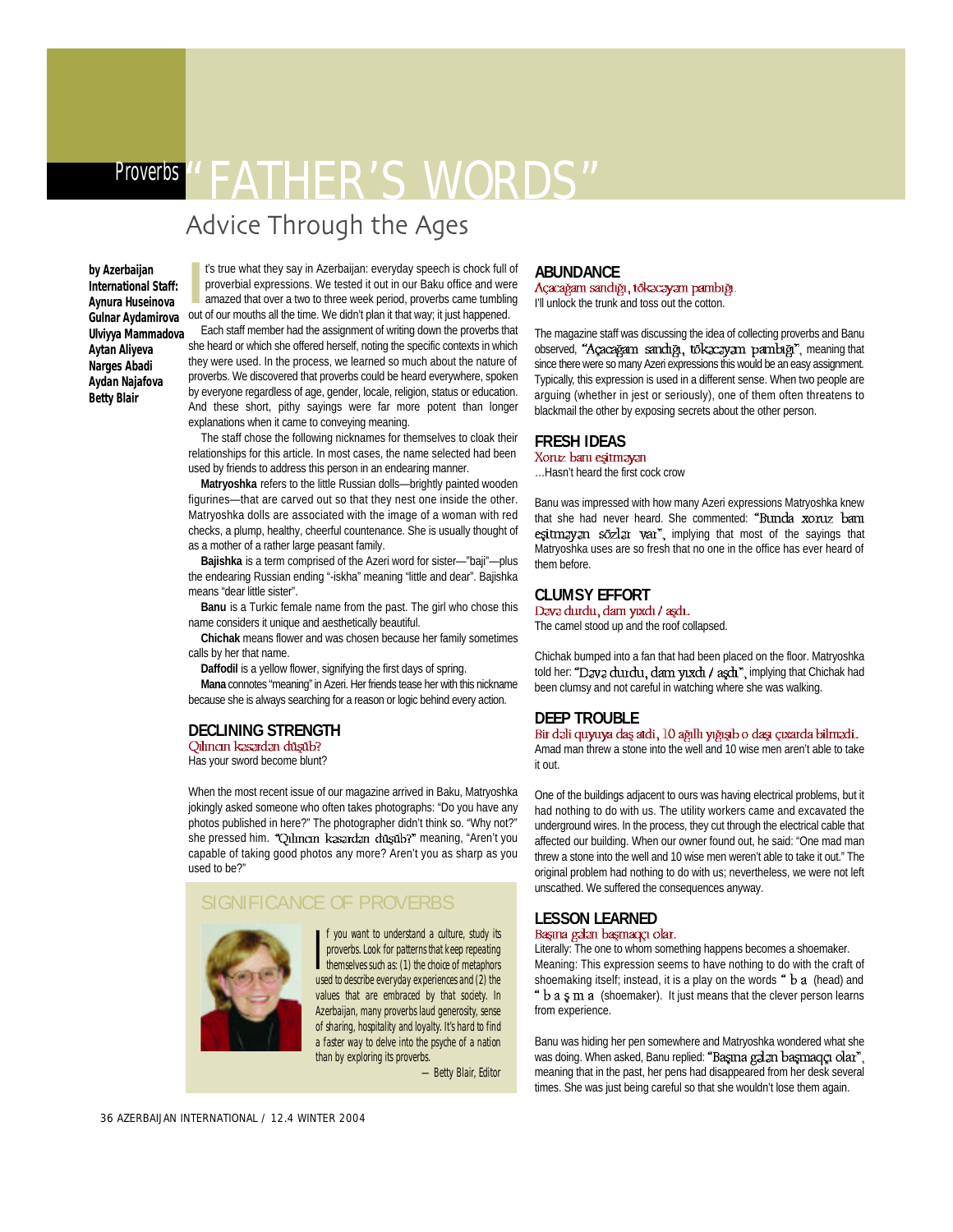

**GRATITUDE**<br>Min barakat

Athousand [times] abundance

This expression often refers to material substance, such as money or food. It is used when people want to express their gratitude to God for what they have, despite the fact that it is barely sufficient.

Chichak was on her way to work one morning. While riding the bus, she overheard two Russian-speaking women who were talking about buying apartments in Baku. The conversation was carried out entirely in Russian, except for the one Azeri expression, "Mi  $\mathbf b$  a  $\mathbf r$  a  $\mathbf k$ , which in this context meant, "We're grateful. Thank God that we succeeded in getting this apartment, even though it's not as large as we would wish it to be."

# **OUNCE OF PREVENTION**<br>Qızım döyməyən, dizini döyər.

[The mother] who doesn't beat her daughter will beat her knees.

Mana told her Mom about a neighbor girl who had eloped with her boyfriend because she had been afraid her parents wouldn't let her marry him. Mana asked: "What will her parents do now?" Her mom replied: "The mother who doesn't beat her daughter will beat her knees", meaning "If you don't raise your daughter properly, she won't be well behaved and you'll end up having deep regrets." Note the rhyme between " q 1 z 1 (daughter) and " d i z i (knee). And the play on variations of the verb-"  $d \, \bar{o} \, y$  (beat) and " d o y m a (didn't beat).

**CONSEQUENCES**<br>Bağa baxarsan, bağ olar; baxmazsan dağ olar. Take care of your garden and it will become a garden.

Don't take care of it, and it will become a mountain.

Mana asked her mom why her flower had wilted. Her mom replied that she really had to get serious about taking care of it if she expected it to thrive. Note the rhyming pattern which is created by the words " b a (garden) and  $\degree$  d a (mountain).

# **BE INDEPENDENT**<br> **Ozga atına minan tez düşar.**

The person who mounts someone else's horse is quick to fall off.

Mana's sister was complaining to her father about a friend who had not shared her university notes with her. The sister was afraid she wouldn't be able to pass the exam the next day. Her father replied: "Why didn't you take your own notes?" "Ozga atına minan tez düşar".



#### **PRACTICE MAKES PERFECT**<br>Damir sürtüldükca parıldar.

The more iron is polished, the more it shines.

Mana's sister was complaining about how difficult it was to master some of the material of her university lessons. Her father replied that it was important to keep working at it.

#### **SOLACE**<br>Ella galan dard-bala toy-bayramdır. Shared sorrow or tragedy brings joy.

Literally: Sorrow shared by all is a bridal celebration.

Mana heard that many people at a local farmers' market in California were concerned and complaining about the upcoming U.S. Presidential elections, fearing that there would be widespread fraud. Matryoshka replied that at least people had the comfort and solace of each other's company.

# **TOO MUCH DEBT**

I even owe the dog a bone.

Matryoshka was in the habit of stopping by a local shop to buy yogurt. One day she was reminding herself of the fact that she needed to settle her account with them.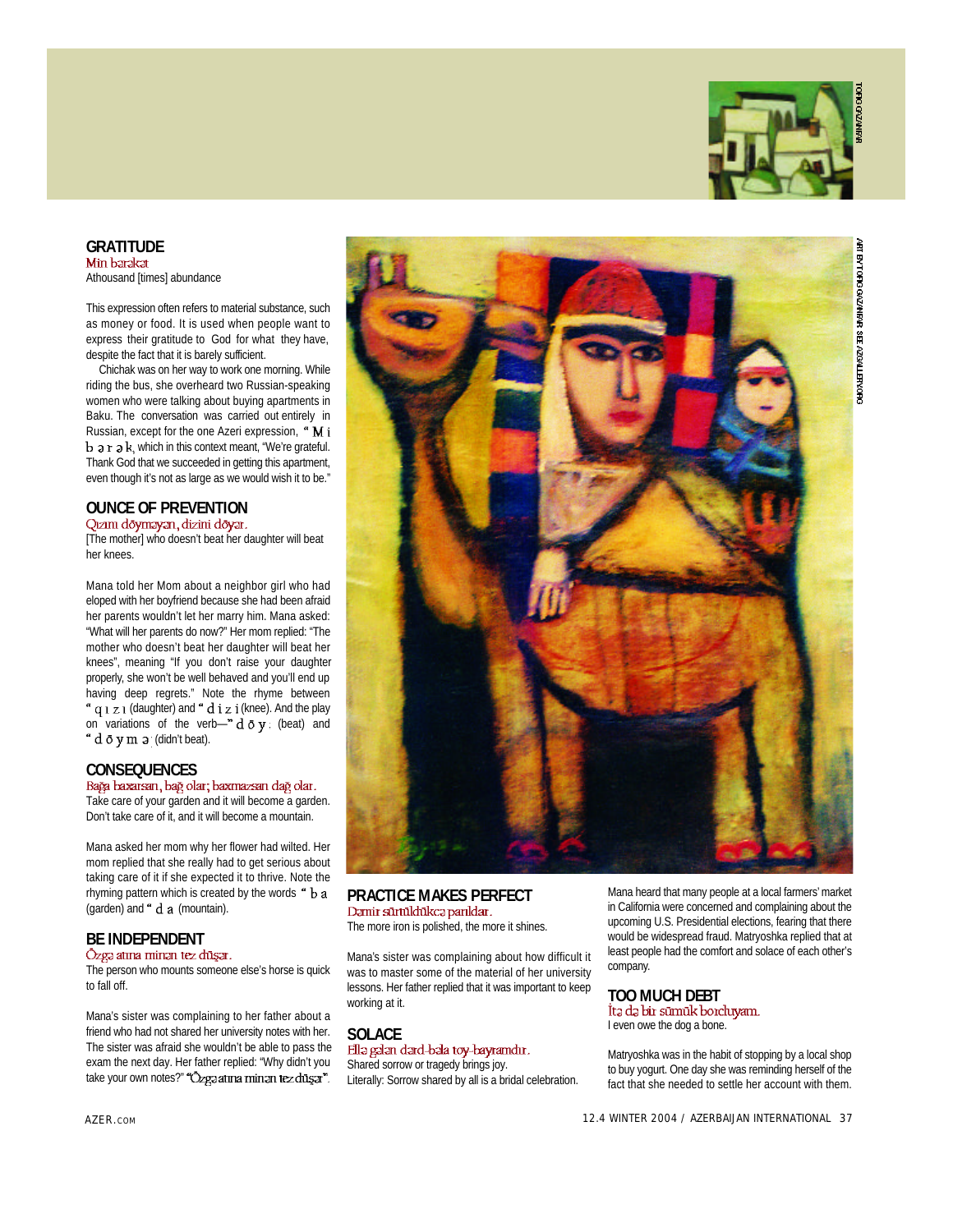This example shows how proverbs are often highly exaggerated to make their point. Matryoshka only owed a few manats to them.

**BE PREPARED**<br>Ehtiyatlı igidin anası ağlamaz.

The cautious hero's mother never cries.

The weather had been pleasant when Matryoshka left the house to go to work early one morning, but by midday, it had started to rain. Fortunately, she had brought her raincoat; otherwise, she would have gotten wet and cold. Matryoshka was glad that she had come prepared.

**CROWDS**<br>İynə atsaydın, yerə düşməzdi. [Even] if you threw a needle into the air, it wouldn't land on the floor.

Crowded situations are often described this way. The reception that was organized by UNOCALand Azerbaijan International magazine at ISR Plaza in November to launch the Vagif Mustafazade Mugham Jazz set of 6 CDs was so crowded. If you had thrown a needle into the air, it would have landed on someone and not the floor as there were so many people who were attending the event.

### **MORE CROWDS**

The dog can't recognize his master.

It was so crowded that a dog would get confused and not be able to find its master.

### **EASY COME, EASY GO.**

Whatever comes by deceit goes with the wind.

Matryoshka's brother came home with a camera that someone had left behind on the bus. His mom criticized him for having taken it. She was convinced that in the end, it would not end well. Afew days later, he lost the camera and his mom used a proverb to reinforce her initial reaction: "Kalakla galan, kulakla gedar". Whatever is ill-gained won't end up benefiting you. Note the play on words, the alliteration (repetition of similar sounds) with " $k$  a  $l$  a  $l$  (with deceit) and " $k$   $u$   $l$  a  $l$  (with wind) and also  $g \triangleleft 1$ : (coming) and  $g \triangleleft g$  (going).

#### **NIFICANCE OF PROVERBS**



From though North and South Azerbaijan have<br>
From separated for nearly 200 years, there<br>
don't seem to be major differences in the<br>
proverbs that we use. Many of these expressions ven though North and South Azerbaijan have been separated for nearly 200 years, there don't seem to be major differences in the are nearly identical in meaning and context despite the fact that we have lived under different cultural and political situations for so long. It shows that the roots for many of these proverbs are essentially the same, as are so many of our experiences. — Aydan Najafova

# **BEYOND EXPECTATIONS!**<br>Doşab almışıq, bal çıxıb.

We bought doshab (thick syrup made from mulberry juice), it turned out to be honey.

This expression is often used by relatives to describe a new bride who has married into the family. "Doshab" [or "bahmaz"] is considered to be very delicious and nutritious. It is often used as a syrup to flavor sturgeon. Honey is even more expensive and more valued. When this expression is used, it means that the girl chosen to be the new wife turned out to be even better than everyone expected.

When Bajishka's cousin got married, her relatives went to see the new bride. As usual, they bombarded the husband with questions about his wife—whether he liked her cooking and how she did the housework. To convince them that everything was quite fine, he said "dosab almusq, bal çıxıb".

#### **RESPONSIBILITY AT THE TOP**

The fish rots from the head.

This proverb appeared in an e-mail from an Azerbaijani complaining about his boss and the company he worked for. He felt that the company's policies were misguided, and management should be held accountable, not the employees.

#### **IMPOSSIBILITY**<br>Dəvə oynayanda qar yağar.

Were the camel to dance, it would snow.

One evening, Chichak decided that since the weather had been quite warm the previous few days, she would wear something lighter to work the next day. But that night, the weather suddenly changed and again she had to dress warmly. Her mother observed: "Dava oynayanda qar yağar", meaning the situation was impossible as camels live in desert climates where it never snows. Because her daughter wanted something, it wouldn't happen. The weather would not cooperate.

### **UNDYING SACRIFICE**

I'll carry water in a colander [for you] at your wedding party.

Meaning: You've done me such a big favor that I will do my best to reciprocate. Every time Bajishka offers tea to one of her cousins, instead of acknowledging her gesture with a mere "thank you," he exaggerates his gratitude by replying that he'll carry water in a colander at her wedding party. Of course, it would be impossible to do that so the expression is empty, but these days it is widely used among youth.

#### **WEALTH BEYOND WORDS**<br>Pula pul demir.

He doesn't [even] call "money" money.

Azerbaijan International's editor was being interviewed on RFE/RL (Radio Free Europe / Radio Liberty) about the Azerbaijani language classes that are being offered in the Autumn session at the University of California, Los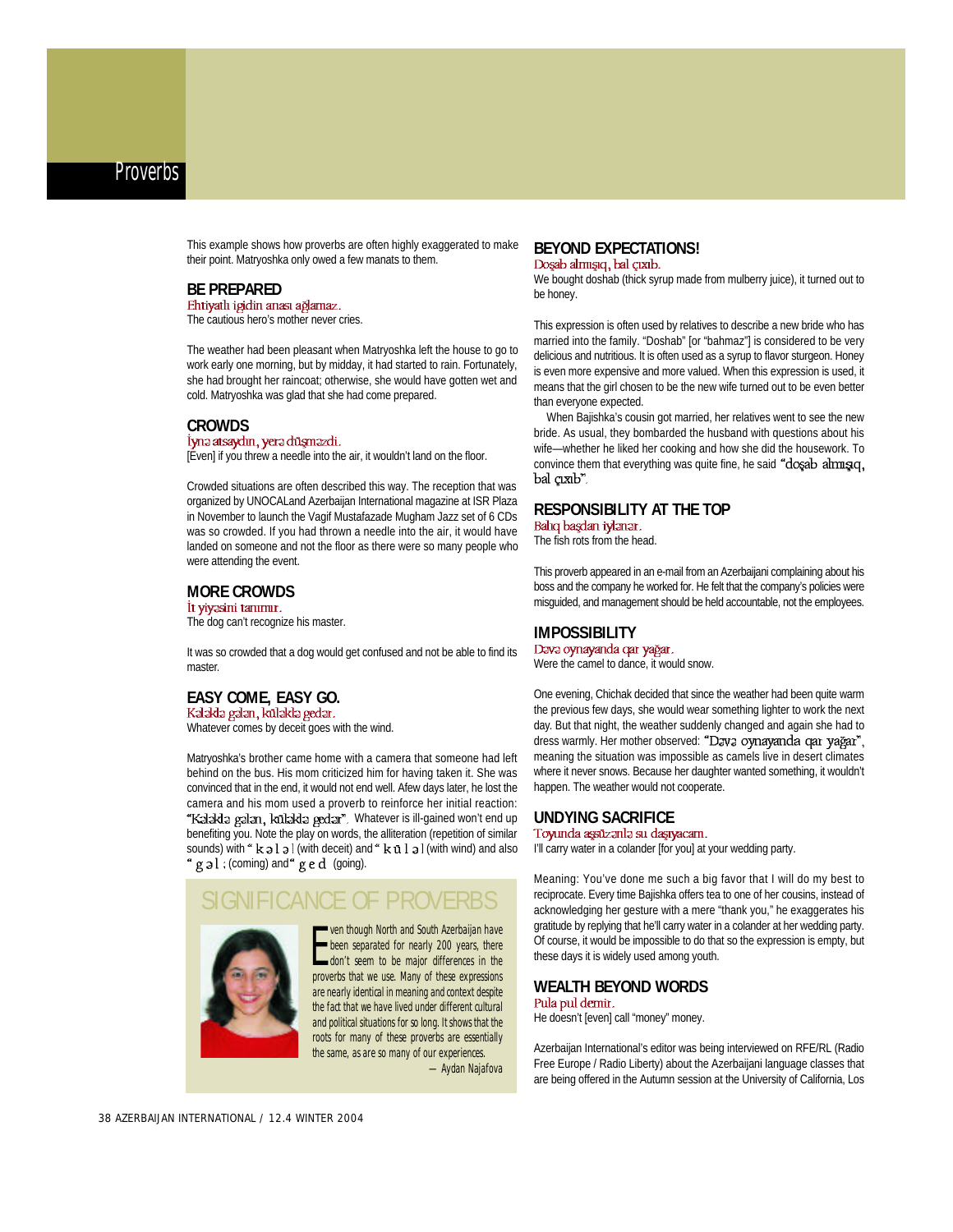

Angeles (UCLA). Afterwards, the RFF/RL journalist joked that California's governor Arnold Schwarzenegger would soon be wanting to learn Azeri, too. Reference was made to Schwarzenegger "who doesn't call 'money', money", meaning that he is so wealthy that he doesn't even have to think about money at all.

### **OBVIOUS ANSWER**

I'll throw it at the dog when it barks.

One day Bajishka's mother bought a new dish and showed it to her, she asked: "Mom, what are you going to do with this dish?" Her mother ironically replied: "I'll throw it at the dog when it barks", meaning the answer is so obvious that the dish will be used for a significant purpose. Her mother did not buy it for no reason just to break it.

#### **TOO PROUD** yarad

He is so self-assured, as if he were the one who created the low mountains.

One of Mana's schoolmates became very arrogant after enrolling in a university abroad. And this, despite the fact that during his university years he had just been an ordinary student with mediocre grades. When he returned to Baku for winter break, he didn't even want to greet his old schoolmates. One of Mana's friends asked whether she had seen this student or not. Mana replied that she had and commented about his haughty attitude: "He behaved in such a way as if he were the one who had created the low mountains".

**EXPLOITATION**<br>Hamm boynuna mindirmisan. You [let] everyone mount upon your shoulders.

Matryoshka's sister was blaming her that she was a person who couldn't say "no" to people. "You let

everyone mount upon your shoulders," she complained.

**BLOOD FROM A TURNIP** You try to bleed the place that has no blood.

Meaning: you pry so deeply that in the end everything turns against you. The father of one of Matryoshka's friends came home late, and his wife started prying him about where he had been. "At my friend's", he insisted. But the wife kept nagging. The husband lost his temper, the couple ended up quarreling and the husband left the house. If the wife had not so much, everything would have been much better.



#### SIGNIFICANCE OF PROVERBS



**P** overbs are widely used in everyday speech. The word "proverb" (in Azeri) literally means<br>
"fathers' words" (atalar  $s\bar{c}_{\text{Z}}$ , implying the opinions of male elders—society's aghsaggals<br>
(ones with white sideburns). roverbs are widely used in everyday speech. The word "proverb" (in Azeri) literally means "fathers' words" (atalar sozu), implying the opinions of male elders—society's aghsaggals (ones with white sideburns). Men have always been perceived as the voice of authority in our as well.

Proverbs are used by everybody--- both old and young alike. They aren't dying out. We're surrounded by proverbs. We're immersed in them and hear them all the time—at home, with friends, and at work. When we started noting these expressions in everyday speech, it made me realize how frequently we use them with everybody-they're so natural and so frequent.<br>ion of our vocabulary.  $\qquad$  ...

They're like a natural extension of our vocabulary.

**GARGANTUAN APPETITE**<br>Daşdan yumşaq nə var, hamısını yeyirlər. They eat anything softer than a stone.

Parents use this express to complain about their children who eat too much. However this same expression can also be used when mothers are pleased that their children are not picky eaters and are easily satisfied with the food that they offer.

# **PATIENCE**<br>Dama-dama gōl olar.

Drop by drop, the lake is filled.

Mana has a cousin who sets aside 1,000 manats (about 25 U.S. cents) everyday. When asked why she bothers to put aside such a small amount, she replied: " D a m dama gol olar", meaning that though this amount is small, it will add up in time.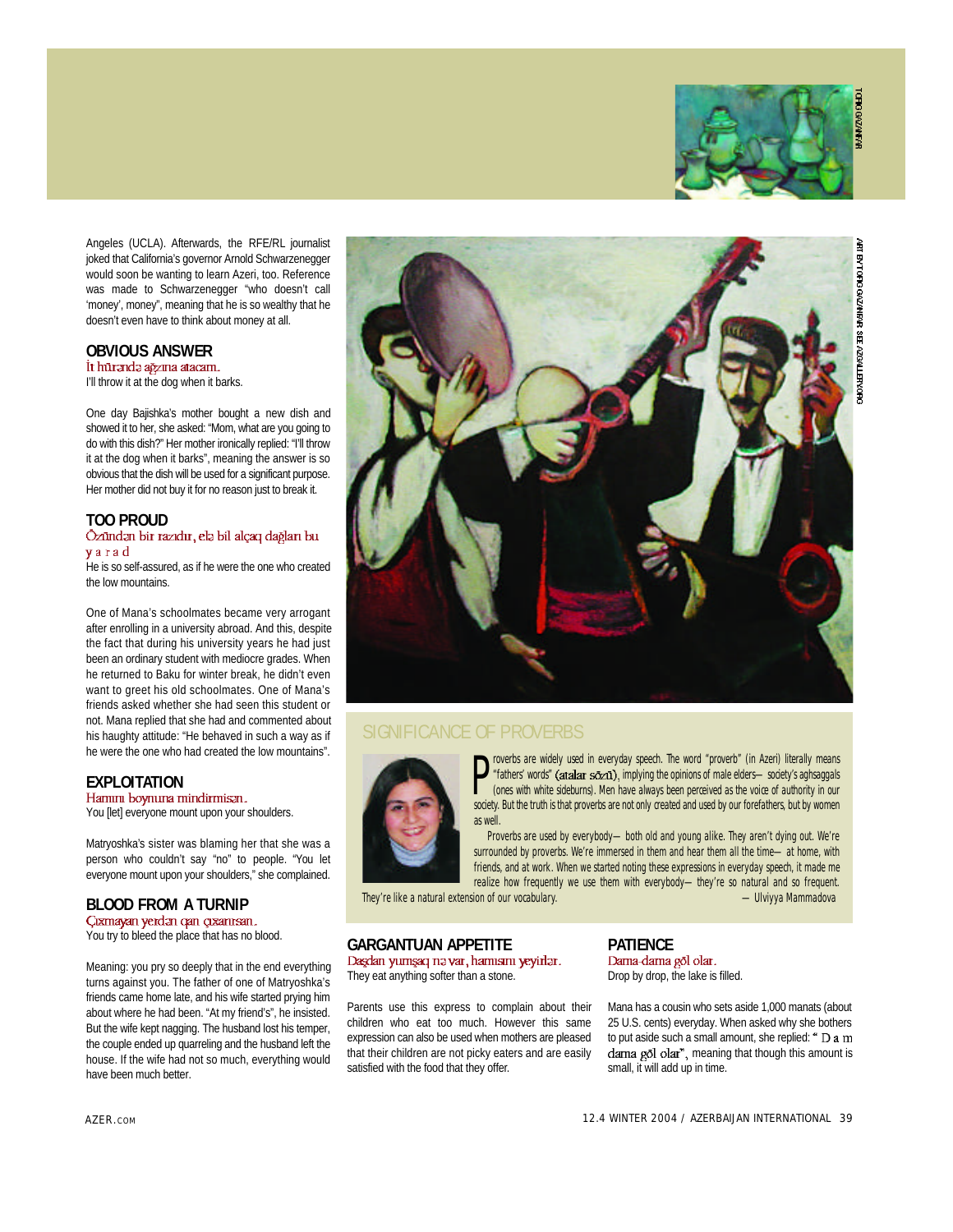# **GOSSIP**<br>Padşahın da dalınca danışırlar.

People even gossip about the king.

Once Mana's mother complained to Mana's grandmother: "One of our relatives is gossiping about you. Grandmother replied: "People will even gossip about the king, so am I someone more respected than he is for them not to gossip about me?"

### **AVOIDING THE SUBJECT**<br>Soza soz qatmaq.

To mix a word with another word. Meaning: to try to avoid the subject.

Once Daffodil and Bajishka were making plans to cook something. But suddenly Bajishka started talking about something quite different because she did not want to make any meal. Daffodil complained: "Gal san soza soz  $q$  a t  $n$ " meaning, don't run away from the subject. It's your turn to cook.

# **NO APPRECIATION**<br>*Himin duzu yoxdur.*

My hand has no salt. Meaning: People always thank others for the hard work that I've done.

Once someone ordered music scores at Azerbaijan International's store on the WEB [AZER.com]. The lyrics for the songs were in Cyrillic script but the customer could only read the Latin script. Daffodil obliged by rewriting all the Azeri lyrics in the Latin alphabet. The task was quite complex and timeconsuming, but Daffodil wrote that someone else had found the scores for him. The customer wrote back a big note of thanks, not to Daffodil but to her office mate. Daffodil told Bajishka "My hand has no salt. I really did the hardest part of the job, but this guy thanked someone else!"

#### **DOUBLE TROUBLE**<br>Əri döymüşü it də qapdı bir tərəfdən.

As if it weren't enough to be beaten by the husband, the dog bit the wife, too.

Matryoshka was stuck driving home in bad traffic. She called her sister to let her know she would be late but the sister's three-year old son wouldn't pass

#### SIGNIFICANCE OF PROVERBS



The process of using proverbs in our everyday<br>speech seemed so natural that sometimes I took<br>these expressions for granted, forgetting that I<br>should be documenting everything that I was hearing. he process of using proverbs in our everyday speech seemed so natural that sometimes I took these expressions for granted, forgetting that I I also noticed that we often borrow expressions from literary works, and over time, these lines gain such extensive usage that they almost turn into proverbs themselves. This is especially true of our great writers such as Jalil Mammadguluzade, Mirza Alakbar Sabir,

Abdurrahim bey Hagverdiyev, and Uzeyir Hajibeyov.

For example, there's a line from Hajibeyov's musical comedy, Mashadi Ibad. "Hec hananin yeridin", meaning, "It's not the right time/place to talk about

#### SIGNIFICANCE OF PROVERBS



**D** roverbs and expressions are simple folk<br>sayings, which carry deep behavioral and<br>cultural meaning. Many proverbs seem to<br>be age specific. For example, young people use roverbs and expressions are simple folk sayings, which carry deep behavioral and cultural meaning. Many proverbs seem to some expressions that older people would rarely use. Take the expression: "Toyunda aşsüzanla su dagyacam" (I will carry water in a sieve at your wedding). This means: "I'm deeply obliged to you and will do anything to pay you back".

This expression is widespread among youth; rarely would older people say it.

Proximity of relationship also determines choice of proverbs. There are some expressions that you share only with friends. For example, it is considered impolite to sit with your back turned to someone. When you find yourself in such a situation and can't move your chair to accommodate that person who you may have offended, you try to ease the situation by apologizing. The person often replies with the set phrase: "Gūlūn dalı, qabağı olmaz" (A flower doesn't have a back or front). Young people, who know each other well, often tease each other with a play on words from this expression. They might say: "Tikanın dalı, qabağı olmaz" (A thorn doesn't have a back or front).

-Narges Abadi

the receiver to his mother. Finally when Matryoshka arrived home, she was exhausted and angry and complained to her sister about the child. Her sister laughed: "In doymuşu it da qapdı bir tarafdan". As if it weren't enough to get stuck in bad traffic, her nephew had played an annoying joke on her, too.

# **FORGOTTEN**<br>Torpağın üzü soyuqdur.

The face of the ground is cold.

Matryoshka's mom had gone for a visit out in the countryside to see her parents. But she returned much earlier than she had planned because she felt so estranged from her own mother and father. "Torpağın uzu s  $\sigma$  y  $\mu$   $\sigma$  c means that a person is forgotten with time. This expression is often used about someone who has died. Matryoshka told Mana:

henna" (a traditional plant extract used to dye hair). In the theatrical work, Mashadi Ibad, the protagonist, goes to meet the young woman whom he hopes to marry. He doesn't know what to talk about.

So he just asks the first question that pops into his head. "Do you dye your hair with henna?" he asks. The maidservant of the bride-to-be replies rather curtly: "Why should she dye her hair? She isn't old yet."

Confused, Mashadi Ibad insists that he isn't old either (though he is considerably older than his intended bride), but that he dyes his beard out of habit. And then he mutters under his breath that "this is not the time to talk of henna", realizing that the conversation has gone badly and is absolutely off track. Today we use this expression whenever somebody says something that is totally irrelevant.

-Gulnar Aydamirova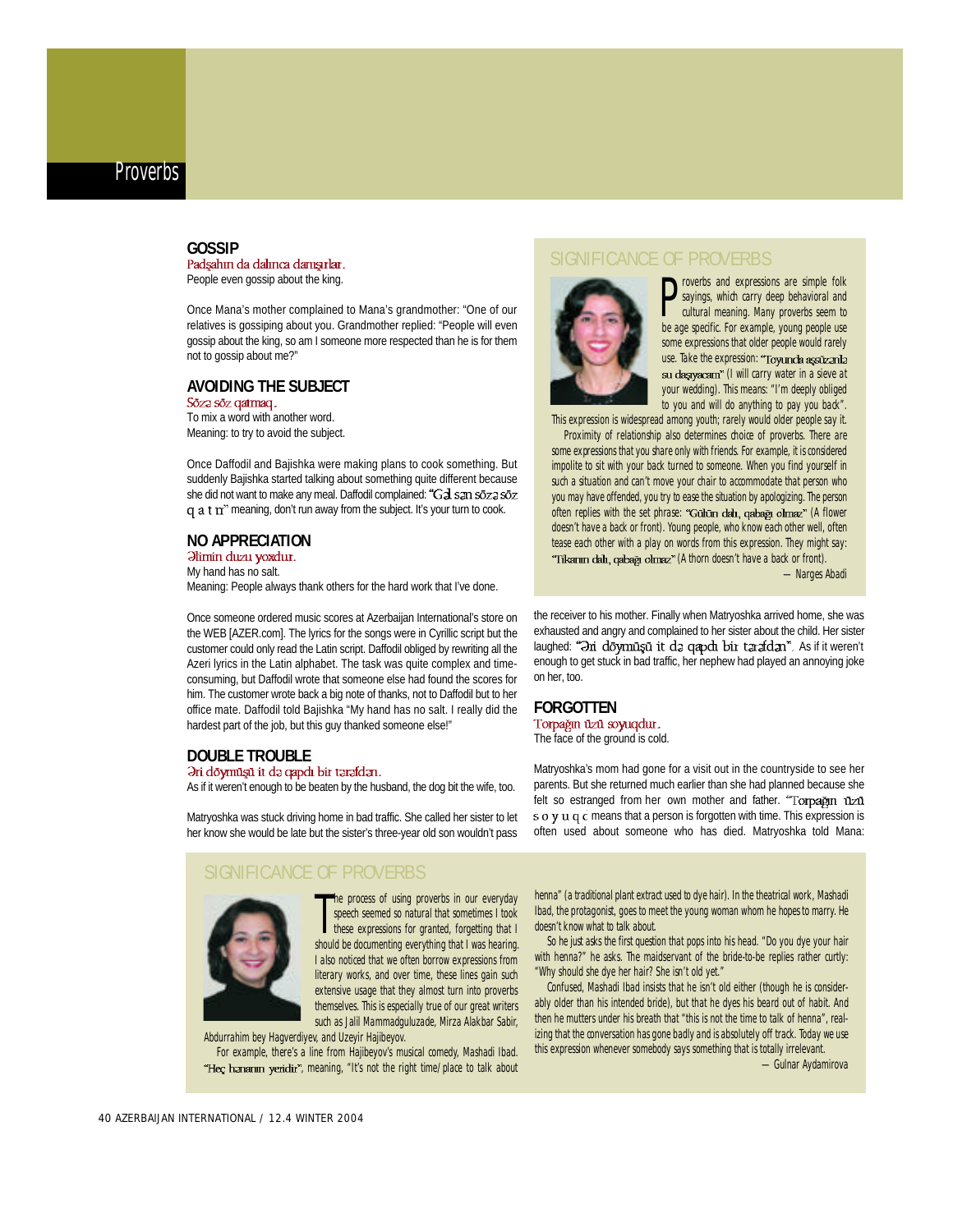

"Torpağın üzü soyuqdur". It's as if they are dead for my mother, she has nearly forgotten them".

# **COOL HEAD**<br>**Başını sərin saxla, ayağını isti.**

Keep your head cool and your feet warm.

Mana was describing a situation that had happened during the day. She said, "Mom, I got so nervous and upset that I almost blew up. But then I calmed down and was grateful that I had not offended anyone."

Her mother replied, using a common expression: "Keep your head cool and your feet warm." Always try to be patient even when you are extremely angry. This expression seems to have entered into folk literature originally as medical advice.

#### Ayağını isti saxla, başını sarin, Yemayini bol eyla, duşunma darin.

Keep your feet warm and your head cool, Eat plenty of food and don't think too deeply.

**BE PREPARED**<br>Yazda düşünən, qışda üşüməz. The one who thinks in spring, doesn't feel the cold of winter.

Mana's sister didn't study very hard for one of her exams and got a lower score than she had hoped for. Her father urged her to learn from her mistake. He challenged her: "The one who thinks in spring, doesn't feel the cold of winter".

# **CAUTIOUSNESS**<br>Hündür yerdə yatma yel aparar, alçaq yerdə

### yatma sel aparar.

Don't sleep in a high place, you'll be blown away by wind. Don't sleep in a low place, you'll be swept away by a flood.

When Mana does something that seems radical, her mom cautions her not to do anything extreme: "Don't sleep in a high place [on a mountain top], you'll be blown away by the wind. Don't sleep in a low place [a valley], you'll be swept away by a flood."

### **DOUBLE JEOPARDY**<br>Ip da getdi, it da getdi.

Both the rope and the dog were lost.

People use this proverb when they spend time or money but don't succeed in reaching their goals. Chichak and her brother had mobile phones and were trying to download a certain melody. Despite all their efforts, they didn't succeed. Chichak complained: "I'm sorry I even tried because I lost both the rope and the dog. Meaning, she had lost her



money and still didn't get the melody. Note the play on words that sound alike:  $a$  i  $\mu$  (rope) and  $a$  i (dog).

# **BUSYBODY**<br> **Dlaya galani ara verir.**

She marries off anyone who gets in the sifter (sieve). Chichak was standing next to Matryoshka one day asking her something. During the process, Matryoshka asked her to return the dictionary back to another desk. Chichak jokingly told her that she regretted having stood next to her. Matryoshka replied with this proverb, admitting that she likes to order people around

whenever she gets the chance. Note word play on (sieve),  $\degree$  a r (marriage).

# **DON'T RUSH**<br>Talasan tandira düsar.

The one in a hurry will fall into a tandir. Note: A tandir is a mud-brick oven often constructed below the surface of the ground. Afire is built inside this oven for baking bread.

The other day when it was time for Banu to rush off to university classes, she was sending her daily report via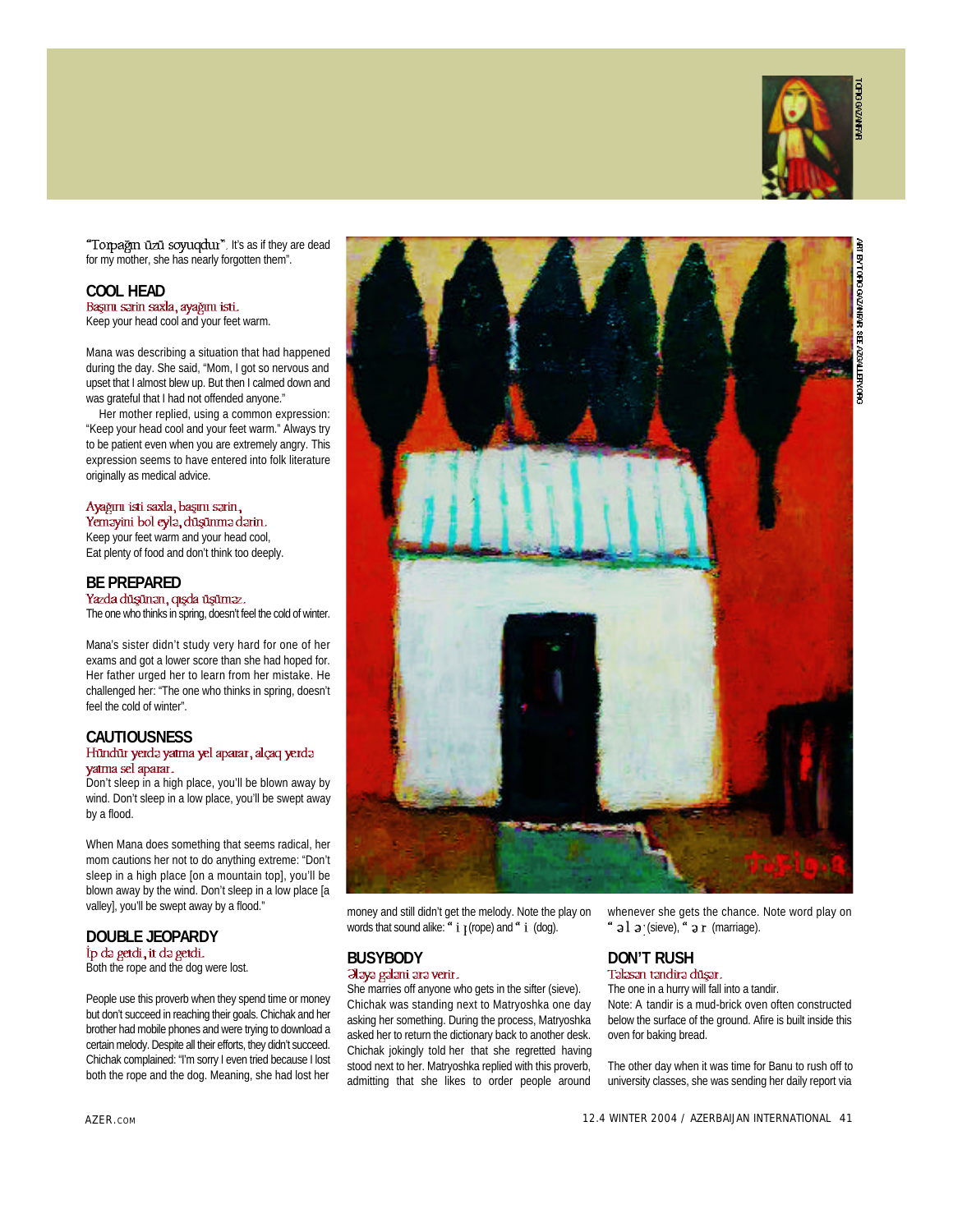email to Los Angeles when the Internet connection broke. Banu started complaining that something always happens whenever she's in a hurry. Chichak commented: "Haven't you heard the proverb: "Talasan tandina duşar?

#### **GIVE AN INCH...**<br>Ūz verirsan, astar istavir.

You give the outer covering, but he asks for the lining [as well]. Similar concept in English: Give an inch and they'll take a mile.

Padded handmade quilts that are filled with wool are traditionally protected by an outer slipcover, made of cotton or satin. These outer covers can easily be washed and kept clean. Here the reference is to someone who is greedy. You offer the outer slipcover but he isn't satisfied and grateful, he wants the quilt as well.

Bajishka took Daffodil's mug and put yogurt into it without asking permission. When Daffodil realized the situation, she said: "Sana da uz verirsan, astar istayirsan," meaning, "I'll be glad to let you use my things but, at least, ask me!"

### **NO BACKBONE**

Neither meat, nor fish.

A staff member was complaining about a visitor who had stopped by the office. "He's neither meat nor fish," she said, meaning that the person is wishy-washy, and you could never figure out what his position was or where he stood on issues. He always shifted with the wind and never had his own opinion about anything. This expression is used for people and things that cannot be categorically defined. It has a negative connotation.

### **EXCEPTIONALLY STINGY**<br>Kafan müfta olsa yıxılıb ölar.

If the shroud were free, [that stingy person] would pull up his legs and die.

Akafan is a white sheet that is wrapped around a dead person in preparation for burial. This proverb characterizes a very stingy person who is so greedy that he would even arrange his own death just to get a free burial cloth.

One of the staff members was complaining about an acquaintance that always tried to sponge off her. He never pays for anything and tries to get

#### SIGNIFICANCE OF PROVERBS

**P** roverbs provide us with one of the best vehicles to express our ideas. They carry the full meaning of what we want to say. This explains why they are in such widespread usage. roverbs provide us with one of the best vehicles to express our ideas. They carry the full meaning of what we want to say. This They're short, they're succinct-right on target —and they're memorable.

It seems all Azerbaijanis sprinkle proverbs throughout their speech-no matter if they are educated, or not. Everybody knows these expressions.

They come with our lullabies—with "mothers' milk"—as we say. — Aynura Huseinova things free or discounted.

**CHEAPSKATE**<br>Cūnūk findiği da havayı verməz. Not willing to give even a rotten hazelnut [for free].

A writer walked into the office, requesting that his new book be reviewed and sold on the Internet. The staff received instructions to offer to pay for the book. Matryoshka commented: "Don't worry. The author will accept the money. This one is never willing to give even a rotten hazelnut for free."

### **TOKEN GESTURE**

Let my name be remembered by a rotten walnut. Meaning: Offer a token gift, even if it is nothing more than a rotten walnut.

Azerbaijanis are quick to offer gifts especially when they visit one another. Kids are delighted to receive some little token like a new kind of chocolate bars (Mars, Snickers, Milky Way, Bounty) or some chewing gum. For adults, it's typical to offer a box of chocolates, a cake or a bouquet of flowers. But the main thing is to bring something, "even if it's a rotten walnut".

**SUNSHINE FRIENDS**<br>Bağda ərik var idi, salaməleyk var idi, Bağda zrik qurtardı, salamaleyk qurtardı. When there were apricots in the garden, you said hello,

Now that the apricots are gone, there are no more hellos.

The word, "  $S$  a  $l$  a  $m$   $\in$  (abbreviated form of "salam aleykum") is used as a greeting in Azerbaijan. Bajishka's mother had a friend who wanted to marry her son, but when the family rejected this proposal, the relations between the two friends became tense. Bajishka's mom explained that **"Bağda zrik var.,**<br>i**cti, salamzleyk var icti, bağda zrik qurtarch, salamzleyk**. q u r t a i When the motivation was gone, the relationship disappeared.

### **TO OVERDO SOMETHING**

Literal translation: You pulled the salt out of it.

In South Azerbaijan [in Iran], this expression is used to mean "to overdo something". Daffodil went to a casual party and was surprised that for every course of the meal, the hostess kept giving her a clean plate: one for the salad, another for soup, the main dish, fruit, and for desert. She worried that there would be so much work for the hostess. Since the meal was just for close friends, she criticized her for overdoing it.

In North Azerbaijan [Republic], "whiteness" replaces the term for "salt".

#### Ağını çıxartmaq

Literal translation: You pulled the white out of it.

# **NEGLECT**<br>Harmm bazar, özü lüt gazar!

Literally: It decorates everybody else, but is naked itself.

This expression originated as a child's riddle, the answer to which is "a needle". But the concept is so widespread that the riddle has entered into the repertoire of proverbial expressions.